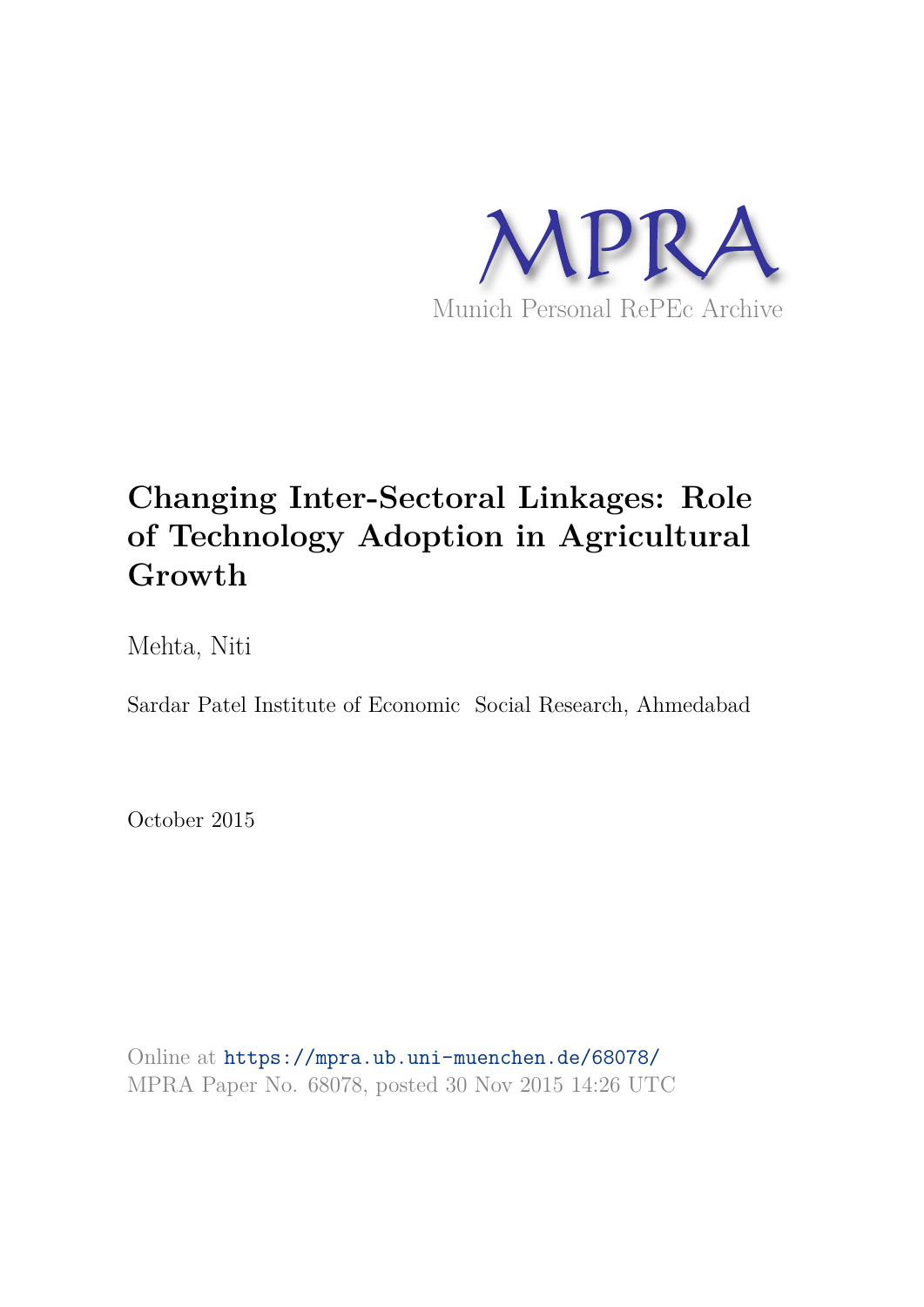## **Changing Inter-Sectoral Linkages: Role of Technology Adoption in Agricultural Growth**

#### **Niti Mehta\***

## **Sardar Patel Institute of Economic and Social Research, Thaltej, Ahmedabad -380 045, Gujarat**

#### **Abstract**

The paper has examined the changes in inter-sectoral relations as driven by the sectoral shares and sectoral growth patterns, and has traced the nature of linkages between agriculture and the rest of the economy in the changing context. The relation between use of technological inputs in agriculture and employment encompasses the socio-economic and technical links between inputs and outputs. In this context, the paper has examined by means of a case study, the role of bio-chemical technology in raising crop productivity and net incomes of farmers. Increasing output and profitability in the agriculture sector are the necessary precursors for strengthening the linkages between agriculture and the rest of the economy. The adoption of herbicide-tolerant (HT) technology has been found to reduce the cost of production through lower expenditure on herbicides, labour, machinery and fuel, despite charging of technology fees on the seeds. In this context, the paper has assessed the potential impact on agricultural productivity and net profits through the introduction of technology, viz., herbicide-tolerant (HT) cotton in sample farms across Gujarat. The findings based on secondary analysis and evidence based on a case study have categorically indicated the need for greater farm mechanization coupled with introduction of technologies that are labour saving if agricultural productivity has to be maintained and stepped up. Such an outcome would no doubt enhance agriculture-industry linkages in the production process and would also have favourable income effects giving a further boost to agriculture and industry.

Keywords: Herbicide-tolerant cotton, Agricultural labour-use, Agriculture-industry linkages, Gujarat.

JEL Classification: J22, J23, J31, R1, Q12, Q16.

**\_\_\_\_\_\_\_\_\_\_\_\_\_\_\_\_\_\_\_\_\_\_\_\_\_\_\_\_** 

<sup>\*</sup>Email: [niti@spiesr.ac.in](mailto:niti@spiesr.ac.in)

The paper is drawn from a research study titled "The Dynamics of Labour Use by Cotton Growers in Gujarat", funded by Mahyco-Monsanto Biotech (India) Ltd, Mumbai (2015).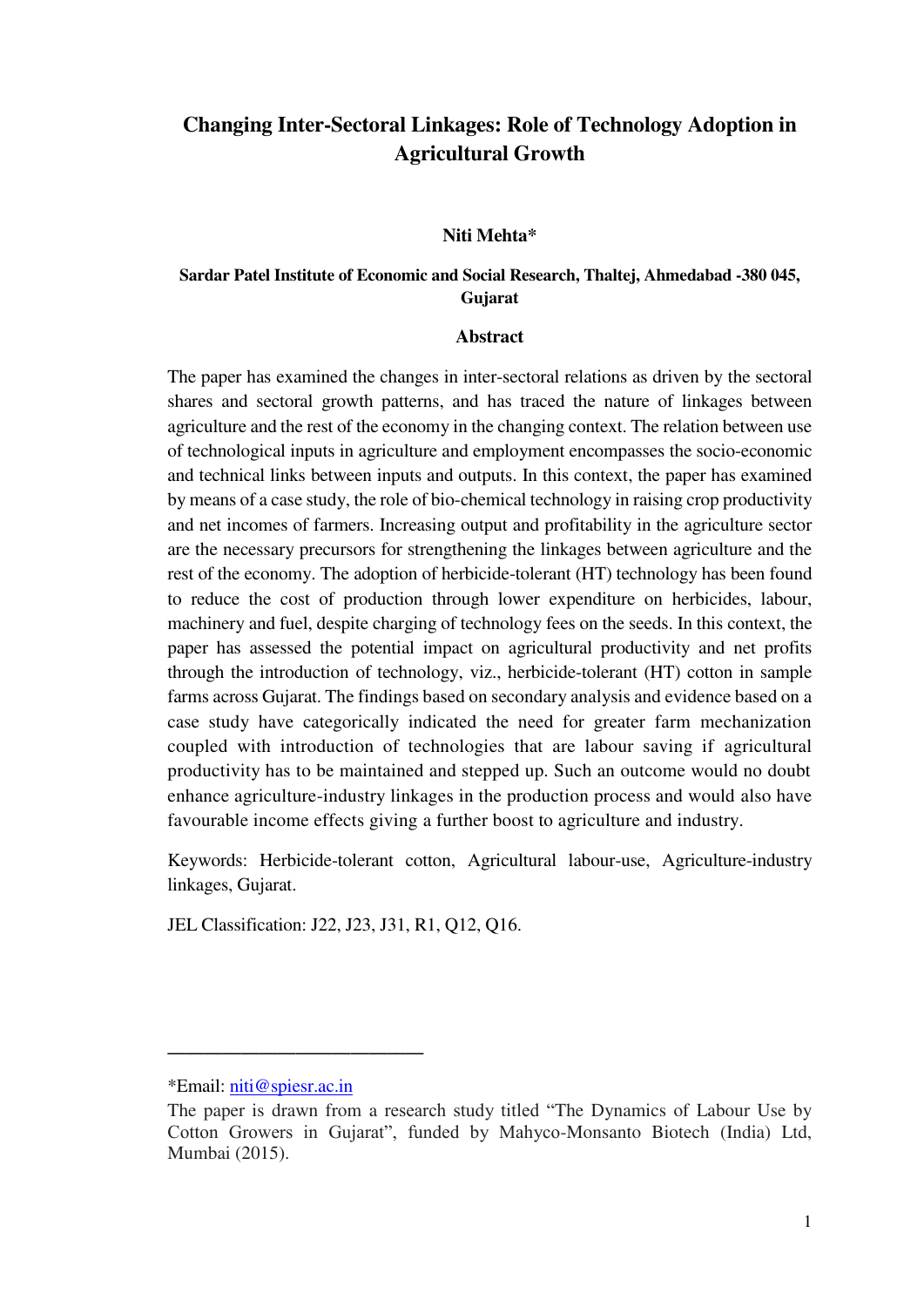## **Introduction**

The relation between use of technological inputs in agriculture and employment encompasses the socio-economic and technical links between inputs and outputs. In the past, the spread of green revolution technology had led to the increased market dependence of cultivators for the supply of inputs (seed, fertilizers, farm chemicals, mechanized inputs) and for the sale of output. The access to factor markets by different groups of farmers was sometimes discriminatory and this was reflected in the intensity of employment problem faced by them (Ishikawa, 1981). Total labour utilization and composition of labour (i.e. family or hired) is also dependent on other factors such as decline in tenancy or concentration of land ownership noted in the agriculturally developed regions.

According to Bartsch (1977), switching from traditional to mechanized farm techniques (with technology remaining the same) is labour displacing. Mechanization of farm operations and technological innovations occur when the biological sources of energy (human and animal labour) become costlier than mechanical sources. A secular tendency thus exists due to the labour-saving bias of technological change as well as the increasing ease with which capital can be substituted for labour in agriculture and also due to the rise in cost of human labour. The technological progress contributes to reducing the cost on machines and fuel. On the other hand, the economic development and rising per-capita incomes raise the cost of labour through increasing demand for labour in the non-agricultural sector.

When agricultural mechanization is associated with the use of HYV technology, there is a lack of conclusive evidence on the changes in employment (i.e. labour input per unit of cultivated area) with altering technology (bio-chemical) and technique (tractors). While literature substantiates that HYV technology absorbs more labour, the role of mechanization is debatable due to confounding effects. However, with expansion of output, uncertainty with regard to availability of required labour for crucial farm operations raises the *ex-ante* costs for large farmers. They thus require mechanization for ensuring timeliness of operations and to insure against the uncertainties of hired labour.

It is also true that structural change or the re-allocation of labour from lower productivity activities (such as traditional agriculture) to higher productivity employment (such as manufacturing) drives economic growth. The rural and particularly agricultural face of India is undergoing dynamic transformation. The different facets of this process include rural resurgence and economic prosperity, increase in rural non-farm activities, as also the existence of distress, manifesting in terms of widespread hunger and malnutrition or even suicides. An examination of the employment structure shows that agriculture absorbed 78.4 per cent of the rural workers (UPSS) in 1993-94, but the share declined to 64 per cent in 2011-12. The rural manufacturing employment hovered around eight to nine per cent during this period. While agriculture continues to be the dominant source of rural livelihoods, the two sectors registering highest increase in workforce in the recent decades were construction, where the share of workers increased from 2.4 per cent to 11 per cent and trade, hotels and restaurants recorded increase in employment share from 4.3 per cent in 1993-94 to 6.5 per cent in 2011-12. The females continue to be engaged largely in the agriculture sector. This can be noted from the fact that in 1993-94, the share of agriculture in employment for males was 74.1 per cent, and for females was 86.2 per cent. In 2011-12, the share for males declined sharply to 59 per cent, but less so for females to 75 per cent. This shows that female labour force is finding fewer livelihood options outside agriculture. However, regional patterns do exist in the male-female distribution of activities in the rural areas across the country.

With the average farm size halving to 1.2 ha between 1970-71 and 2010-11, the rural landscape has witnessed a considerable transformation. Declining farm size, aspirational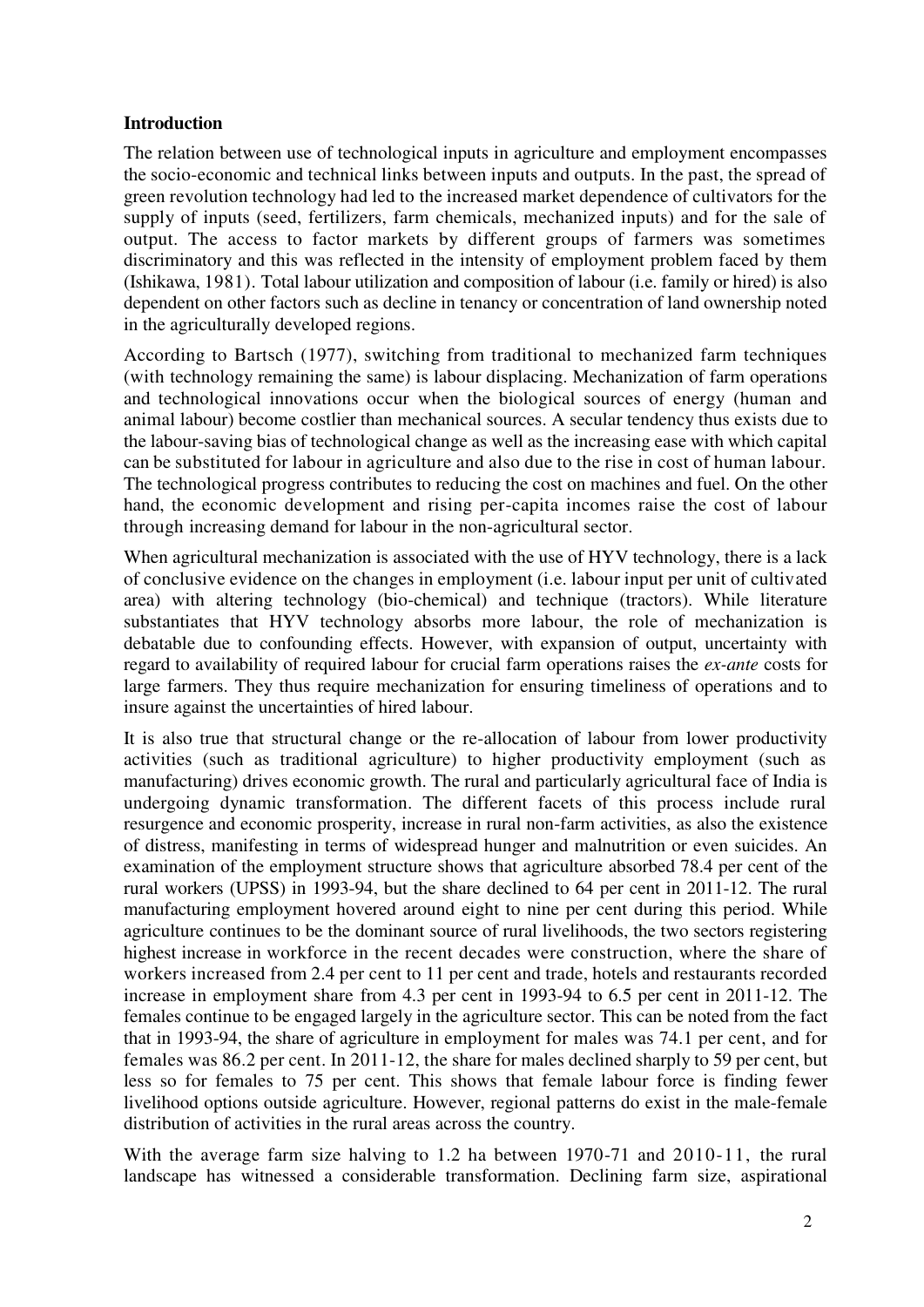changes and increased opportunities through infrastructure development, have resulted in diversification of portfolio of occupations of typical farm households. Diversification of livelihoods or 'deagrarianzation' is part of the wider process of rural transformation (Singh, 2007; Reardon, 1997). Shifting out of agriculture-related jobs is triggered by the village level factors such as fragmentation and polarization of holdings, dispossession from access to land/landlessness, indebtedness, average size of holding, and commercialization of agriculture (as cause and consequence) (de Haan, 2011). Migration to non-farm rural occupations of semi-urban and urban centres for supplementing family incomes, and a combination of onand off-farm works and leasing-out of land have all dramatically changed the output composition of agriculture in the recent decades.

Under the above background, the present paper has examined the changes in inter-sectoral relations as driven by sectoral shares and sectoral growth patterns, and has traced the nature of linkages between agriculture and the rest of the economy in the changing context. Increasing output and profitability in the agriculture sector are the necessary precursors for strengthening the linkages between agriculture and the rest of the economy. In the subsequent section, hence, we have examined by means of a case study, the role of bio-chemical technology in raising crop productivity and net incomes of farmers.

## **Sectoral Shares, Growth and Inter-linkages**

The Indian economy has undergone a significant transformation, and the production linkages between the commodity producing sectors, viz., agriculture and industry, have also witnessed considerable changes. We have assessed these changes in the inter-sectoral relations through changes in the sectoral shares of national income and the sectoral growth rates.

| Table I. Percentage shares in GDP of three major<br>sectors in India, 1970-2010 (at constant prices) |                                  |          |          |  |  |  |
|------------------------------------------------------------------------------------------------------|----------------------------------|----------|----------|--|--|--|
| Year                                                                                                 | Agriculture and<br>allied sector | Industry | Services |  |  |  |
| 1970-71                                                                                              | 46.3                             | 15.6     | 38.1     |  |  |  |
| 1980-81                                                                                              | 39.7                             | 17.6     | 42.7     |  |  |  |
| 1990-91                                                                                              | 32.2                             | 21.7     | 46.1     |  |  |  |
| 2000-01                                                                                              | 21.0                             | 21.8     | 54.2     |  |  |  |
| 2010-11                                                                                              | 14.6                             | 27.9     | 57.5     |  |  |  |

*Source*: Calculated from CSO data for various years

## *Sectoral Shares*

It can be observed from Table 1 that in the three decades from 1971 to 2001 the share of agriculture and allied sectors had nearly halved from 46 to 21 per cent and in the previous decade it slid further from to 14.6 per cent (2010-11). The rural employment on the other hand is a different matter and agriculture still accounts for the largest share of employment. Clearly the productivity in agriculture and allied activities is quite low and this duality marks the economic transition process that requires a course correction through technological changes. The share of services sector in the national income has increased consistently. The industry also gained though only modest from 16 per cent in 1970-71 to 22 per cent in 2001 and rose sharply to 28 per cent in 2010-11. Evidently its record has not been too steady. The changes in the sectoral shares were gradual up to 1980-81. With the onset of economic reforms, there was a dramatic decline in the share of agriculture from 32 per cent (in 1990-91) to 14.6 per cent in 2010-11. During this period, there was a pronounced rise in the share of services from 46 to 58 per cent, while gains in industry were somewhat modest from 22 per cent to 28 per cent per cent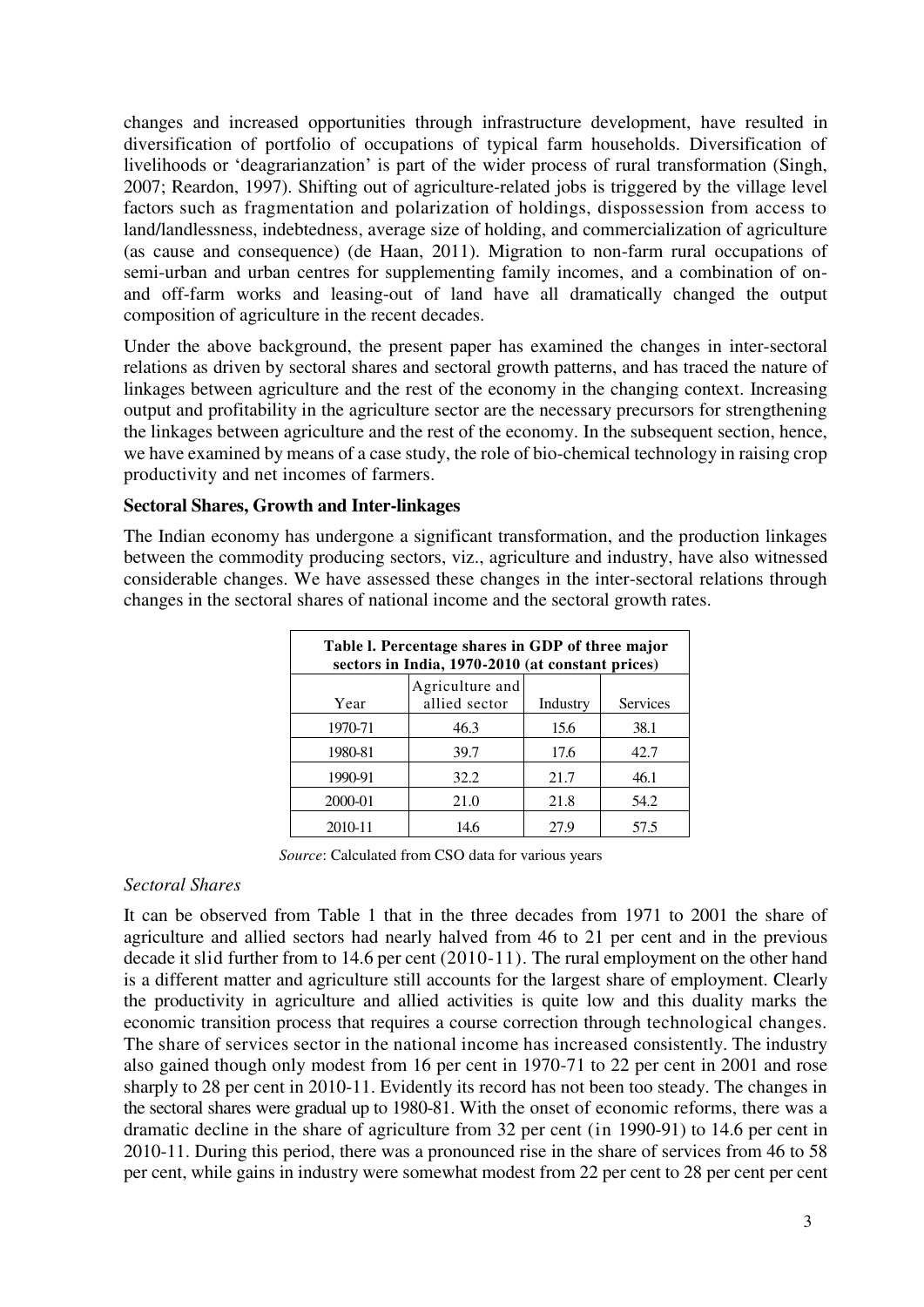of the gross domestic product (GDP).

## *Sectoral Growth*

The existence of a relation between structure of economy and growth process has been empirically verified (for example, in Cortuk and Singh, 2011; 2015). The sectoral shares are determined by the relative sectoral growth rates. Table 2 shows the annual trend growth of different sectors from 1970-71 to 2012-13. The sectoral growth pattern reflects that the performance of all the sectors was reasonably good during the 1980s (over the 1970s) contributing to a GDP growth of 5.2 per cent. In the 1990s, the GDP growth rate was higher than in the 1980s, but was driven by the tertiary sector. The industrial growth rate has been relatively high in 1980s and 1990s (around 6%), corresponding to relatively high agricultural growth rate of around 3.1 per cent. Similarly, the low growth rate in the industrial sector in the 1970s was also accompanied with low growth in the agriculture sector. This points towards the existence of close linkages between these two sectors. Departing from the long-term trend, in the 2000s-decade the growth in the industry sector accelerated to the unprecedented rate of 8.2 per cent, but the agriculture sector growth rate decelerated and hovered around 3 per cent. In fact, the trend in the beginning of the current decade shows that while agriculture sector growth has picked up at 4.8 per cent, industry has suffered a setback and growth has slowed down. The experience of the past two decades reveals a weakening of the inter-sectoral relationship. It can be noted that the growth rates of commodity-producing sectors, especially of industry have been volatile, but the growth rate of services has shown a continuous acceleration. The response of agriculture to favourable climatic conditions is also evident, as is its changing nature with greater emphasis on high-value and remunerative crops that are more amenable to processing.

| Table 2. Growth rates of GDP in three major sectors in India (at constant<br>2004-05 prices) |      |      |      |      |  |  |  |
|----------------------------------------------------------------------------------------------|------|------|------|------|--|--|--|
| <b>Agriculture</b><br><b>Services</b><br><b>GDP</b><br>Period<br><b>Industry</b>             |      |      |      |      |  |  |  |
| 1970-71 to 1980-81                                                                           | 1.81 | 4.29 | 4.47 | 3.38 |  |  |  |
| 1980-81 to 1990-91                                                                           | 3.10 | 5.82 | 6.58 | 5.18 |  |  |  |
| 1990-91 to 2000-01                                                                           | 3.11 | 5.92 | 7.60 | 5.94 |  |  |  |
| 2000-01 to 2009-10                                                                           | 2.91 | 8.19 | 8.80 | 7.56 |  |  |  |
| 2009-10 to 2012-13                                                                           | 4.79 | 5.41 | 7.28 | 6.40 |  |  |  |

*Source*: Calculated from CSO data for various years.

## *Agriculture-Industry Linkages*

We next examined the long-term changes in the production linkages between agriculture and the rest of the economy, mainly the industry sector, to lend credence to the above findings. The production linkages between agriculture and industry arise from the inter-dependence between the two for meeting the production inputs. Agriculture is the source of inputs for many industries, notably cotton textiles, sugar and agro-processing sector. Agriculture absorbs industrial products such as farm chemicals, agricultural machinery, fertilizers, irrigation pump-sets, etc. The consumption linkages between the two sectors are defined by an increase/decrease in the consumption of industrial goods and services with enhancement/decline in agricultural incomes.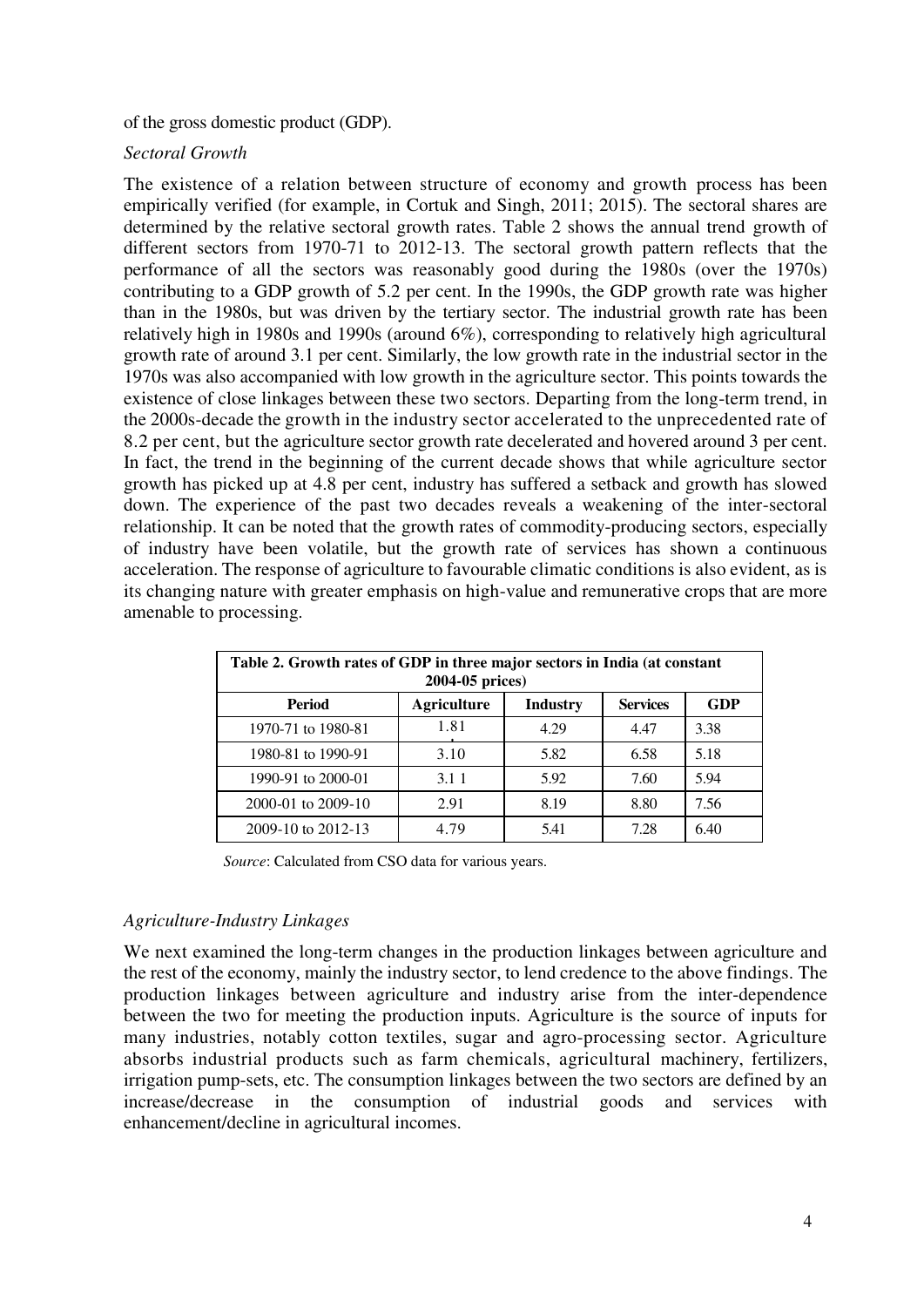| Period      | Agriculture<br>Industry |       |  |  |  |  |
|-------------|-------------------------|-------|--|--|--|--|
| 1979-80     |                         |       |  |  |  |  |
| Agriculture | 0.160<br>0.130          |       |  |  |  |  |
| Industry    | 0.068                   | 0.345 |  |  |  |  |
|             | 1989-90                 |       |  |  |  |  |
| Agriculture | 0.166                   | 0.042 |  |  |  |  |
| Industry    | 0.144                   | 0.373 |  |  |  |  |
| 1993-94     |                         |       |  |  |  |  |
| Agriculture | 0.145                   | 0.035 |  |  |  |  |
| Industry    | 0.140                   | 0.365 |  |  |  |  |
| 2003-04     |                         |       |  |  |  |  |
| Agriculture | 0.196                   | 0.028 |  |  |  |  |
| Industry    | 0.180                   | 0.455 |  |  |  |  |
| 2007-08     |                         |       |  |  |  |  |
| Agriculture | 0.169                   | 0.082 |  |  |  |  |
| Industry    | 0.150                   | 0.398 |  |  |  |  |

**Table 3. Agriculture-industry production linkages: Input requirement/unit of output** 

*Source*: Kashyap (2012).

For 2007-08: Input-Output Tables, 2007-08, CSO.

The production linkages between the economic sectors can be captured from the Input-Output tables published periodically by the Central Statistical Office. We have used information from the Input-Output tables for various points of time to depict the inter-dependence between the two sectors through the input-use pattern per unit of output. This is shown in the Table 3. In 1979-80, to produce a unit of output in the agriculture sector required 0.160 units from itself and 0.068 units from industry. Over a period of nearly thirty years, the input proportion from industry has increased nearly one and a half times (from 0.068 in 1979-80 to 0.150 in 2007-08). On the other hand, to produce one unit of industrial output, industry in 1980 required 0.130 units from agriculture and 0.345 units from itself. While the dependency of industry on itself in the longer time span increased further (from 0.345 to 0.398 units in 2007-08), the picture altered considerably vis-a-vis agriculture sector. There was a sharp decline in the dependence on agriculture, requiring 0.028 units for a unit of industrial output up to 2003-04. The reduced dependence of industry on agriculture could be attributed largely to the decline in the share of agro-based industries in the economy. It is apparent that industrial sector is becoming more broad-based and diverse, leading to a decline in the dependence of agriculture as a source of inputs, manifested in the weakening of industry-agriculture linkages.

However, from 2003-04 to 2007-08, the input requirement for industrial sector from agriculture has showed an upward trend from 0.028 to 0.082 — nearly a three-fold increase. It is possible that the weightage of agro-processing sector such as food-processing (both crop and animal husbandry based), textiles, etc. enhanced in the industrial output. As compared to 2003-04, some welcome changes have taken place in the industrial economy, such as increased dependence on industry of agriculture for inputs (notably hybrid seeds, farm chemicals), fertilizers, and machinery. Secondly, the dependence of industry on itself is reducing, which is indicative of the fact that agro-processing sector is forging ahead in the era of structural reforms. In the recent times, the entry of multi-national companies has been noteworthy, and has been an important factor aiding the shift in the rural and urban consumers' preference to processed agricultural commodities. However, we may add that such trends require further in-depth investigation. Also notable is the fact that the per unit dependence of agriculture on services has increased from 0.016 in 1968-69 to 0.023 in 2007-08. In this context we quote the following: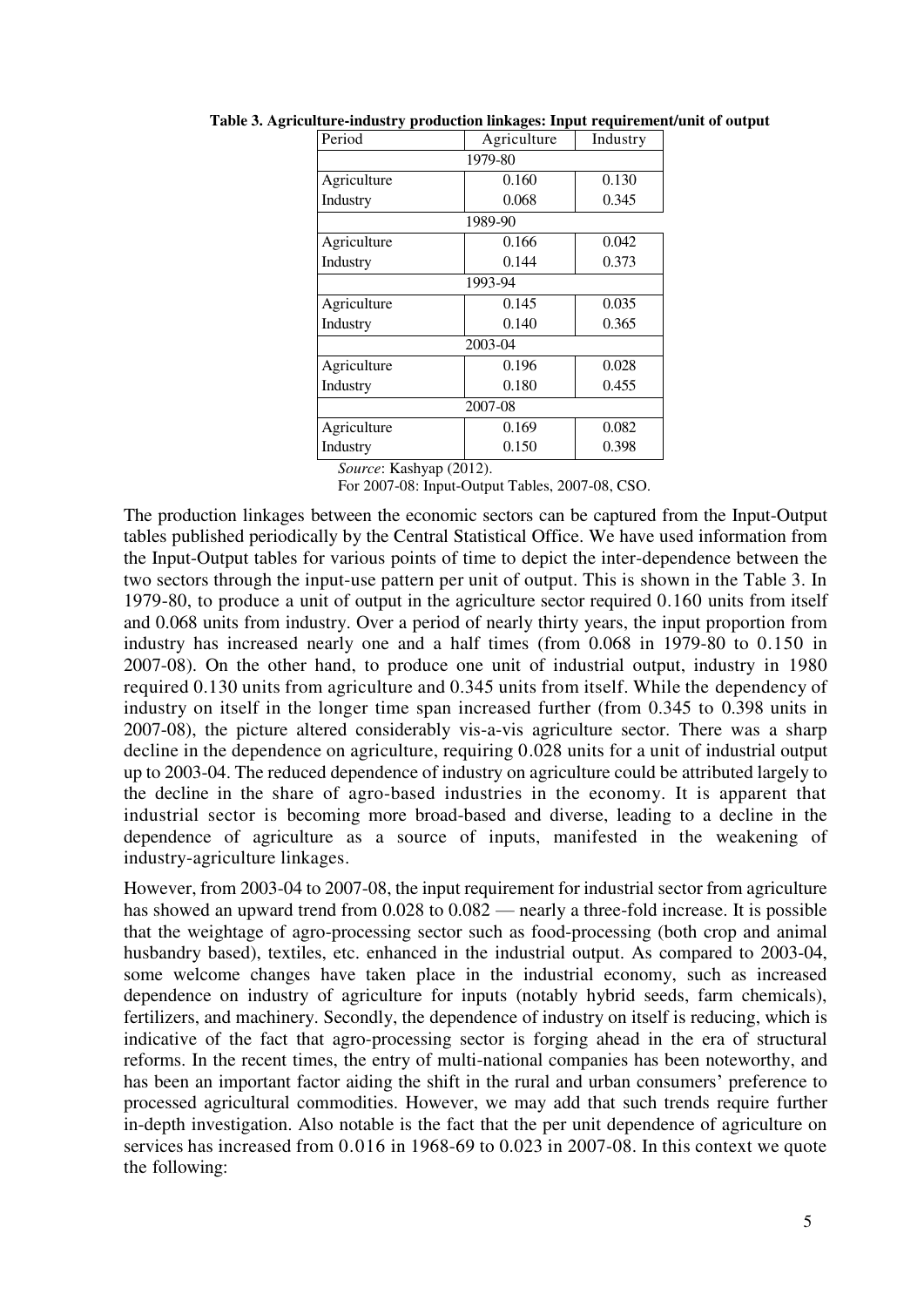"The development of agriculture through high productivity growth is usually emphasized because of its beneficial effects in terms of productive employment in agriculture, poverty removal and also giving fillip to the non-farm sector. This is no doubt true. For instance Dholakia and Sapre (2011), note that the high growth of agriculture in the recent decade in Gujarat is achieved through significant diversification in cropping pattern, from low-value to high-value commercial crops, with rapid increases in allied activities, such as dairying, fishing and horticulture. Favourable outcomes of this growth include reduction of poverty and consumption inequality and slowing down the structural shift in favour of non-primary sectors. Apart from these favourable outcomes, it needs to be emphasized that despite falling share of agriculture in the GDP, the agriculture sector plays an important role in determining the overall growth rate of the economy through its linkages with other sectors. These linkages no doubt should be strengthened by further modernizing the agriculture sector. Also, it is important that agro-based sectors are given a boost because of their high labour intensity and for providing inducement for agricultural growth." (Kashyap, 2012, p.23).

#### *Rural Incomes*

The slow growth in agricultural incomes is leading to the growing disparity between the per worker agricultural and non-agricultural incomes. Low net income from the agricultural sector has been cited as the primary reason forcing the farmers to abandon agriculture. Several attempts have been made to estimate farm incomes based either on sample of farmers or segment of agriculture (Narayanmoorthy, 2006; Sen and Bhatia, 2004). Data shortcomings notwithstanding, nearly all the researchers have reported that the income per farmer on an average was quite dismal. Chand *et al.* (2015) have alluded to various criteria that are being used as evidence to prove the decline in farm incomes, such as gap in input-output prices, growth in output and wages, and indebtedness. They have estimated farm income for the period 1983-84 to 2011-12 by subtracting the wage bill for hired workers in agriculture and allied sectors from the net domestic product of the sector. From 1983-84 to 2011-12 the cost of agricultural production increased at a higher rate when the labour cost was included in it. The study has traced the components of agricultural output (i.e. input costs, wages and farm income) and has shown that the initial shift of labour away from agriculture may not result in higher wage rates, but ultimately it leads to higher labour productivity and wage rates, as seen from the rise in the share of wages in output. The wage bill for hired workers comprised 26 per cent of total cost in 1983-84 and it rose to 36 per cent by 2011-12.

| <b>Particulars</b>                      | 1983-84 to<br>1993-94 | 1993-94 to<br>2004-05 | $2004 - 05$ to<br>2011-12 |
|-----------------------------------------|-----------------------|-----------------------|---------------------------|
| Agricultural output (2004-05 price)     | 2.46                  | 2.44                  | 4.20                      |
| Input costs (2004-05 price)             | 2.03                  | 2.27                  | 4.05                      |
| Wage rate                               | 3.46                  | 2.46                  | 6.54                      |
| Number of agricultural labourers        | 2.39                  | $-0.28$               | $-2.40$                   |
| Days of employment of hired labourers   | 0.58                  | $-0.59$               | 0.06                      |
| Wage bill (deflated by CPIAL 2004-05)   | 6.49                  | 1.61                  | 5.80                      |
| Farm income (deflated by CPIAL 2004-05) | 3.67                  | 3.30                  | 5.36                      |

 **Table 4. Trend in growth in farm income, output and wages, 1983-84 to 2011-12**

*Source*: Derived from Chand *et al.* (2015)

The growth in farm incomes is determined by the growth in output and also the rate of change in the cost of inputs, wage rates, number of hired workers and their days of employment, apart from the prices of agricultural commodities. The high growth in output and rise in farm income are accompanied by the rise in wage earnings; but for the latter to happen it is essential that the labour intensity in agriculture declines, as has been reported after 1993-94 (see Table 4).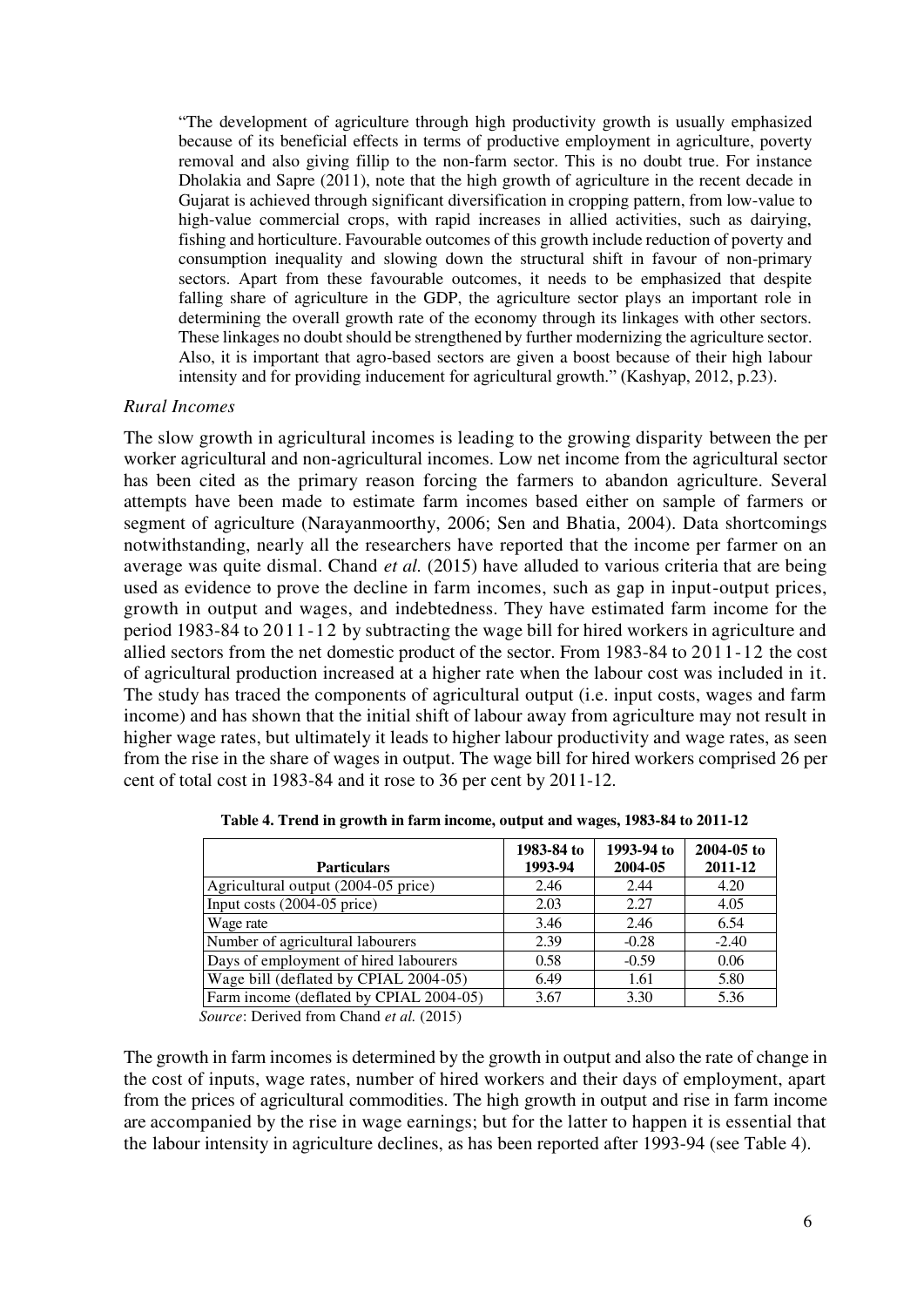The labour in agriculture is becoming expensive and wage component is increasingly eating into the net incomes from cultivation-related activities. This is perhaps the foremost underlying factor leading to the declining profitability and threatening the sustainability of agricultural livelihoods, even causing extreme rural distress. The shift of workers out of agriculture is a necessary pre-requisite for modernization of agriculture, for raising per capita wage earnings in the sector and for bridging the gap between the farm and non-farm incomes. The higher agricultural growth is also crucial for strengthening the linkages between the production sectors, as highlighted earlier. Keeping this in view, the rest of the paper, using survey based estimates of cost of cultivation for cotton, has examined the changes in net incomes and profitability as a result of agricultural modernization through the adoption of bio-chemical technology, more specifically labour saving transgenic cotton technology.

## **Agricultural Modernization and Profitability**

The intensity of human labour use in agriculture is much higher in India compared to other nations. Labour scarcity and high labour costs are important issues in the current context of labour displacement due to urbanization. In the developed state of Gujarat this issue assumes somewhat greater relevance. Population pressure leads to changes in agricultural practices through innovations leading to adoption and diffusion of new agricultural technology. Technological progress and economic development with rising per capita income raise the cost of labour through increasing demand for labour in the non-agricultural sector. The prospect of saving on labour cost may also induce technology adoption in cultivation activities.

Labour is an important factor in the cultivation of cotton at different stages. Literature on the subject abounds with studies that use the production function approach to indicate the importance of labour input on marginal output value of cotton. Gross returns in cotton were highly responsive to the use of seeds and human labour. The labour-saving technological change can enhance the ease with which capital can be substituted for labour in agriculture. Also, the labour time saved is the opportunity income. A large number of econometric exercises have shown that adoption of genetically modified (herbicide tolerant) crops increased the off-farm incomes of farmers.<sup>1</sup> Several studies carried out for India have also shown that farmers adopting Bt cotton experienced remarkable cost saving and input-use efficiency, higher effective yields and net profits and thus, better economic performance. From the experience of Bt cotton in India and elsewhere it is apparent that the scale effects are neutral to technology adoption. The direct impact of Bt technology entailed a rise in cotton profits for all types of farm households, including those below the poverty line.

Amongst the challenges faced by Bt cotton farmers in the country (in addition to pest-infestation and abiotic stresses), foremost in the dry land areas is that cultivation is carried outlargely by the traditional farm implements and labour shortages are frequent. Delay in the completion of peak-season operations, particularly weeding and picking often lead to yield losses. As such, weeds amount for a major loss in cotton crop — causing nearly 48 per cent of reduction in cotton yields. The cotton farmers fight weeds through tillage, hand weeding, herbicide application or through combination of all these measures. The physical method of weed control employing farm labourers, mostly women, is now considered a drudgery. The manual weeding in cotton farms is expensive and overall weeding outlays range between  $\bar{\tau}$  7000 and 10,000/acre (Damodaran, 2011). The adoption of herbicide tolerant (HT) technology

<u>.</u>

<sup>&</sup>lt;sup>1</sup> Fernandez-Cornejo, Hendricks and Mishra, 2005; Moschini, Lapan and Sobolevsky, 2000 to cite a few.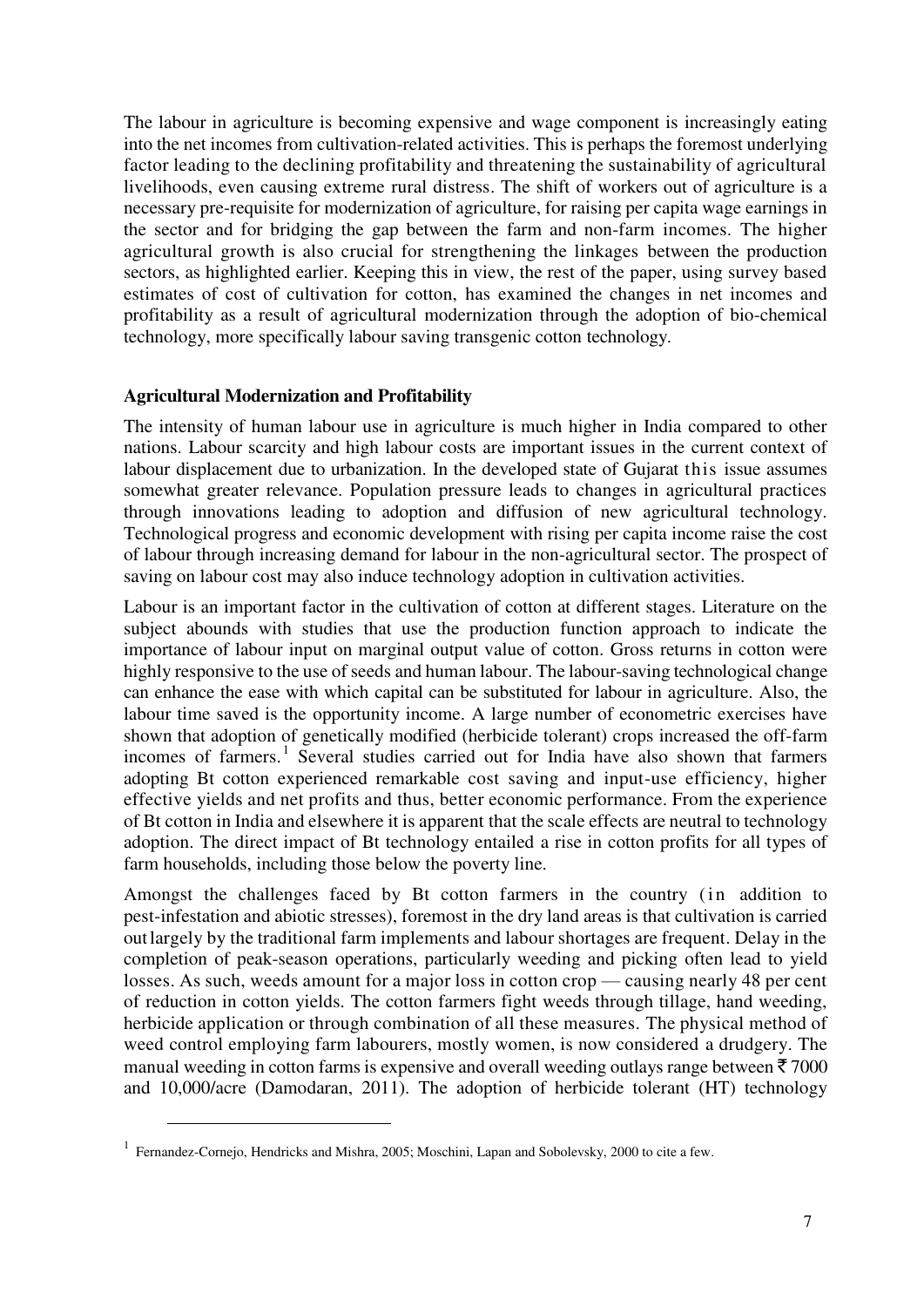reduces the cost of production through lower expenditure for herbicides, labour, machinery and fuel, despite charging of technology fees on the seeds (Qaim, 2009; Qaim and Traxler, 2005; Pray *et al.,* 2001).

In this context we have assessed the potential impact on agricultural productivity and net profits of technological change through the introduction of herbicide-tolerant (HT) cotton in sample farms across Gujarat. The HT cotton is a labour saving technology (e.g., Monsanto's Bollgard Roundup Ready Flex).<sup>2</sup> In India, the adoption of HT technology is facing resistance on the grounds of impinging on livelihood opportunities of rural families. The rural poor workers and landless labourers find largest employment in manual de-weeding, apart from harvestingrelated operations. It is believed that labour displacing agricultural technologies like herbicides and HT crops would reduce the existing employment opportunities. Within the cost of cultivation framework, we have estimated the labour use in Bt cotton production across size classes of cultivators, examined the total production cost of cotton output, including the share of hired labour cost and has compared the same with HT cotton samples. The results are based on a survey (2013) of around 350 Bt cotton farmers and adopters of HT seeds sold illegally in the state. The sample farmers were selected from seven cotton growing districts, namely Ahmedabad, Sabarkantha, Baroda, Bhavnagar, Surendranagar, Rajkot and Kutch in Gujarat. So far, the HT cotton crop has not been commonly reported in the small farm sector, as this category of cultivators largely carry out manual weeding with the help of family labour. Details of the sampling framework adopted and sample characteristics are available elsewhere (Mehta and Pareek, 2015) and are not reported here. The sample farmers were stratified as marginal, small, medium and large based on owned landholding.<sup>3</sup>

An opinion survey regarding challenges faced by the cotton cultivators was conducted and results showed that 80 per cent of the sample farmers considered weeds and overall labour scarcity to be the primary challenges in cotton cultivation, followed by availability of labour at reasonable rates (67%). Eleven per cent of the marginal farmers rated peak season labour scarcity as an important constraint. Cotton picking is a skilled operation and large landholders hire workers to carry out harvesting in a timely manner. Cotton picking and weeding operations are often assigned to groups of labourers who do the job on a piece rate manner.

During the peak cotton operations, the scarcity of labour was commonly reported. Only about 21 per cent farmers mentioned that skilled labour for hire was easily available locally. Nearly 42 per cent of the farmers indicated that getting labour for peak operations from within the village was an issue, indicating the magnitude of the problem. Further, only 38 per cent of farmers felt that sufficient labour was available from outside the village to carry out the crucial operations in a timely manner. Several reasons were cited for the inadequacy in availability of farm labour from within the village. Responses indicated the general conditions that led to the problem of timely availability of farm workers across the selected locations and are summarized in Table 5. It was seen, especially in the villages surveyed, that issues arising from non-farm diversification, city-wards migration, and urbanization caused the scarcity of labour for farm operations. It was clearly indicated that there was a need for greater farm mechanization coupled with introduction of technologies that alleviate the labour bottleneck if agricultural productivity has to be stepped up.

-

 $2$  This type of cotton has reduced reliance on pre-emergence herbicides and imparts built in vegetative and floral tolerance to broad spectrum herbicides (e.g., glyphosate), spraying of which reduces the need for manual weeding in cotton. In India, this product is under various stages of field trials.

 $3$  Farmers owning less than 2.5 acres were considered marginal, between 2.5 and 4.9 acre small, between 4.9 and 25 acres medium and more than 25 acres as large farmers. The sample on the whole comprised marginal, small, medium and large farmers in the proportion of 9.5, 21.7, 56.6 and 12.3 per cent, respectively.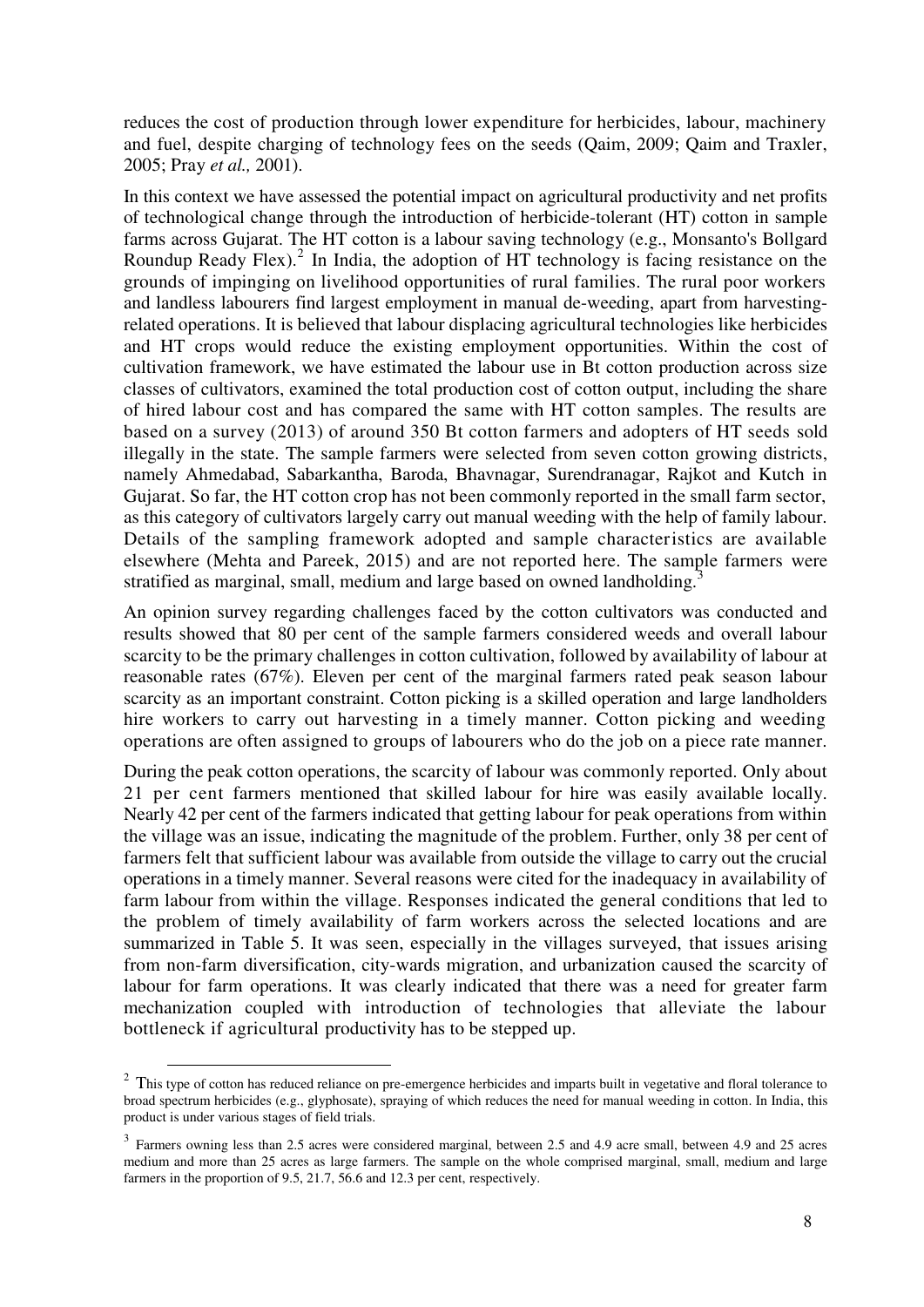| <b>Issues</b>                                            | <b>Percent</b><br>responses |
|----------------------------------------------------------|-----------------------------|
| No problem                                               | 0.7                         |
| <b>MGNREGA</b>                                           | 8.8                         |
| Easy availability of non-farm employment                 | 46.0                        |
| Lower wages in agriculture                               | 9.7                         |
| Supply constraint due to peak season                     | 14.3                        |
| Education and migration to cities/non-farm jobs (cities) | 17.8                        |
| Others                                                   | 2.8                         |

#### **Table 5. Issues relating to labour scarcity**

*Source*: Primary survey

Further, a look into the herbicide sprays pattern of the sample farmers showed that small and marginal farmers comprised 12.7 per cent of cotton plots and 20 per cent of the sprays. The medium farmers accounted for 59 per cent of plots and 60 per cent of the herbicide sprays. The large farmers had a share of 28.4 per cent per cent of plots and only 20 per cent of the sprays. The average number of sprays per plot increased with size of holding (0.77 to 0.82) in the case of marginal and small farmers and declined to 0.51 and 0.36 for medium and large farmers, respectively. The average number of sprays per acre showed a progressive decline from 0.75/ acre for marginal holders to 0.04/acre for large cultivators. Thus, there is a distinct evidence of more intensive use of herbicides by smaller class-sizes. The small farmers largely use family labour for different farm operations. It may also be noted that marginal farmers often sell their labour or engage themselves in non-farm jobs for additional income. Hence they prefer to use herbicides rather than carry out manual weeding and employ themselves in jobs that fetch higher wages. The large farmers have to hire labourers for manual weeding and tillage operations.

## *Dynamics of Labour Use*

<u>.</u>

With rural economy undergoing significant transformation, labour shortages are being experienced during peak agricultural seasons The farmers have to bear the increased burden of wages paid out for hired workers, which makes a significant dent in profits. All the respondents reported that variations existed in the wages paid to the hired workers during the period when demand for labour peaked. We next analyzed the labour absorption pattern for Bt cotton and HT cotton. For brevity, we have reported only the aggregate figures and not by region or size category of cultivators. The human labour (family and hired) was measured in terms of adult man-days (a day is equal to 8 working hours) and hired labour was derived by the summation of man equivalent days contributed by casual, attached and piece-meal labour. Labour days spent on tractor operations and supervision were also included.<sup>4</sup>

Table 6 presents the aggregate labour requirement and the extent of labour saved per acre in cotton cultivation with the adoption of HT cotton. The HT cotton showed labour saving by 17 per cent over the traditional Bt cotton hybrids. Out of this labour saving, the casual labour (including piece-rate workers) saved was to the extent of 43 per cent*.* Use of family labour in HT cotton, however, showed an increase by nearly 15 per cent. The entire increase in family labour was, on an average, accounted by the enhanced involvement of male family workers. Adoption of HT cotton led to the saving of 10 man-days of female casual labourers. The

<sup>&</sup>lt;sup>4</sup> FOT computing man-days, the female and child labour was converted to man equivalent units by applying conversion ratios. For those operations where both males and females are being used, the conversion ratio of 1:0.67 was used, while for child labour, the conversion ratio of 1:0.50 was adopted. For some specialized operations, notably picking/harvesting and manual weeding, the conversion ratio of 1:1 was used for females and child labour (following Thorat, 2008).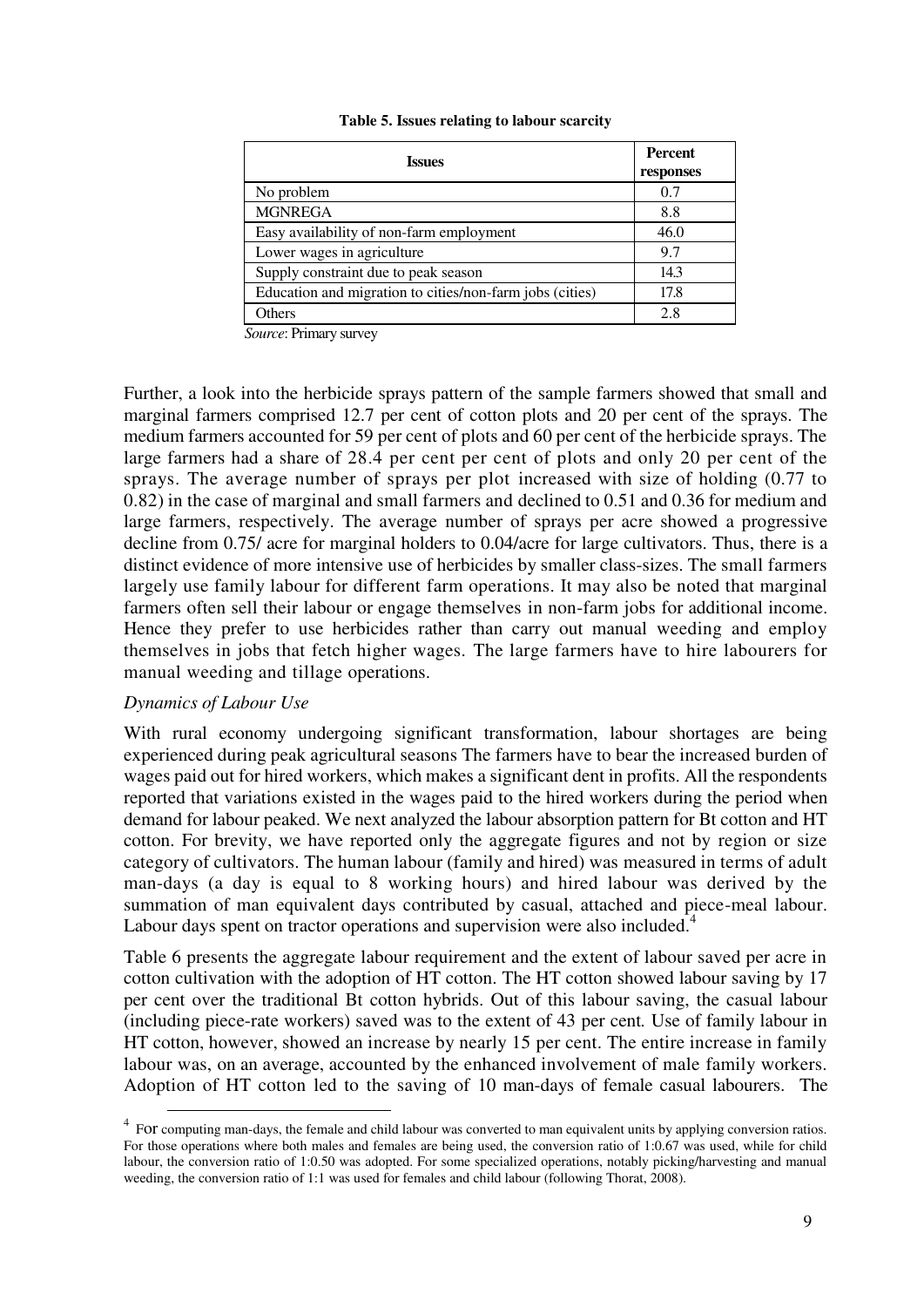involvement of male family workers showed an increase by 12 man-days. The male casual workers reported increase by seven per cent (3 man-days). If these estimates are scaled up for the rest of the country, the results will no doubt indicate that herbicide-tolerant cotton adoption in the dominant cotton-cultivating tracts is likely to make women free for undertaking non-farm jobs or for enrollment in the education system. The total dis-adoption of child labour as hired workers in cotton farms with the adoption of HT cotton was also observed. The main advantage of HT cotton stems from the use of less number of hired workers per unit of landholding.<sup>5</sup>

|          | (man-days equivalent per acre) |                  |           |  |  |  |
|----------|--------------------------------|------------------|-----------|--|--|--|
|          | <b>Bt</b> cotton               | <b>HT</b> cotton | Change, % |  |  |  |
| Labour   |                                | Family labour    |           |  |  |  |
| Male     | 57.9                           | 70.0             | 21.0      |  |  |  |
| Female   | 17.9                           | 16.9             | $-5.4$    |  |  |  |
| Children | 0.0                            | 0.0              | 0.0       |  |  |  |
| Total    | 75.7                           | 86.9             | 14.7      |  |  |  |
|          |                                | Casual labour*   |           |  |  |  |
| Male     | 43.2                           | 46.2             | 6.9       |  |  |  |
| Female   | 33.2                           | 23.3             | $-29.8$   |  |  |  |
| Children | 6.6                            | 0.0              | $-100.0$  |  |  |  |
| Total    | 83.0                           | 69.5             | $-16.3$   |  |  |  |
|          | Permanent/Attached labour      |                  |           |  |  |  |
| Male     | 16.0                           | 0.0              | $-100.0$  |  |  |  |
| Female   | 11.6                           | 0.0              | $-100.0$  |  |  |  |
| Children | 1.5                            | 0.0              | $-100.0$  |  |  |  |
| Total    | 29.1                           | 0.0              | $-100.0$  |  |  |  |
|          | Total labour-use               |                  |           |  |  |  |
| Male     | 117.1                          | 1 1 6.2          | $-0.8$    |  |  |  |
| Female   | 62.7                           | 40.2             | $-35.8$   |  |  |  |
| Children | 8.1                            | 0.0              | $-100.0$  |  |  |  |
| Total    | 187.8                          | 156.4            | $-16.7$   |  |  |  |
|          |                                |                  |           |  |  |  |

**Table 6. Human labour-use in Bt and HT cotton, 2013** 

*Note*:\* includes piece rate workers

*Source*: Primary survey.

<u>.</u>

Of the total labour saving, 92 per cent reduction in labour-use across medium farms was for hired workers and in the case of large farms, the entire reduction was for hired labour; in fact, the use of family labour increased. The female labour-use showed a substantial saving with the adoption of HT cotton. Of the reduction in hired labour, 30 per cent was accounted for by female workers in the medium farms, the share increasing to 43 per cent in case of large farms. Even for the family workers, around 2 man-days equivalent were saved for females in medium farm, and this number in large farms was much higher, more than 7 man-days. This indicates that the burden on female family workers can be reduced noticeably with the adoption of HT

<sup>&</sup>lt;sup>5</sup> HT cotton seeds were adopted by medium and large sample farmers only, the detailed tables on labour use in Bt and HT cotton cultivation for the size categories are available with the author.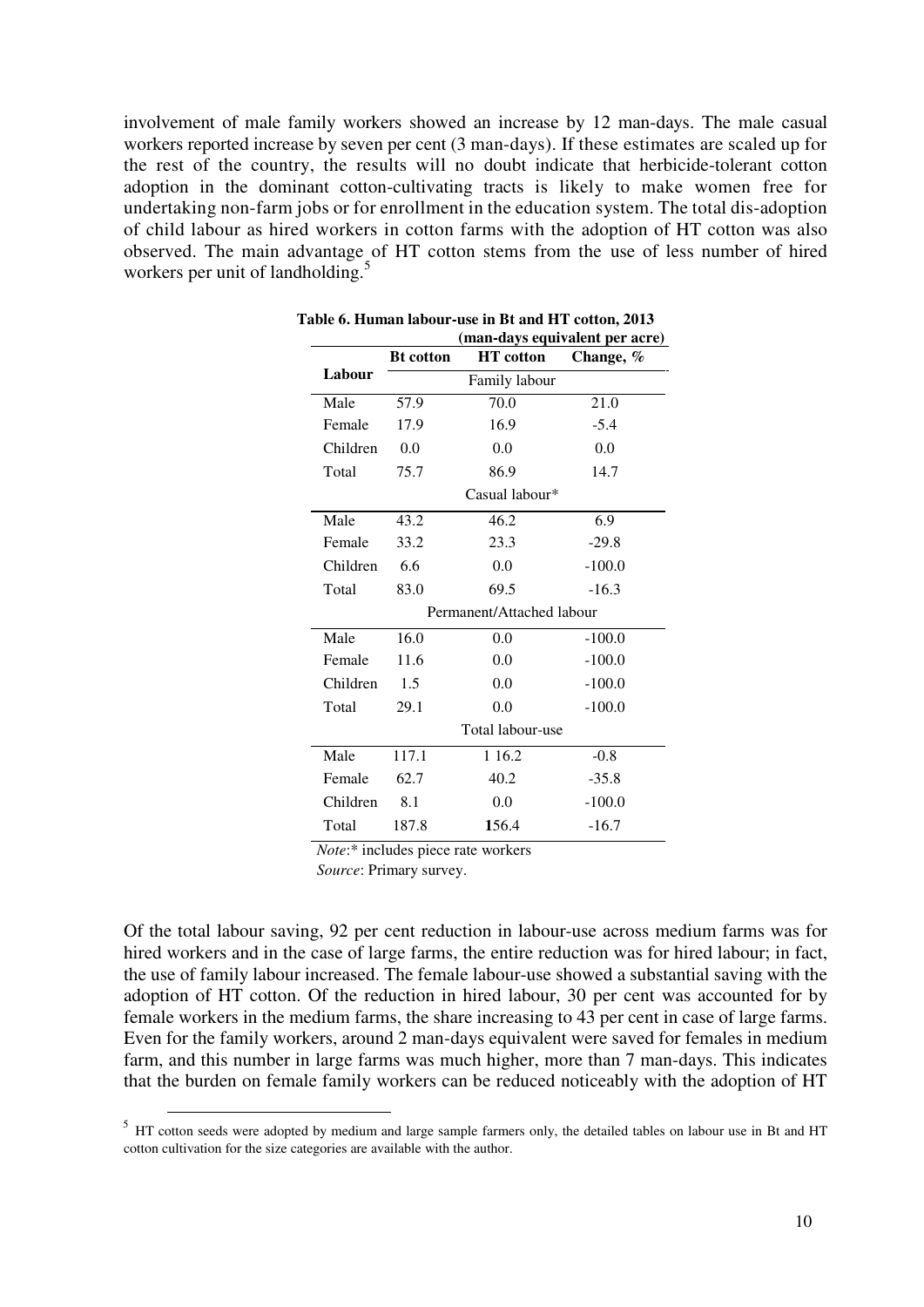technology in cotton cultivation even amongst the well-off sections of cultivators.

The analysis of task-wise pattern of labour involvement revealed that (Table 7) picking and weeding (manual and application of chemical weedicides) were the most labour-intensive tasks in cotton cultivation. With the adoption of HT cotton, the share of total labour-use for weeding-related tasks declined to nearly 11 per cent for males and 13 per cent for females. It may be noted that the share of cotton picking in total labour days concomitantly increased with the adoption of HT cotton. The share of labour, especially female, employed for removal of crop residues/land preparation also recorded a change with the adoption of HT cotton. The share of hired labour for weeding-related activity halved from around 24 per cent in Bt cotton to 13 per cent for HT cotton. In this respect, the burden of family labour too lessened from 13 per cent to close to 10 per cent of the total labour days utilized.

The detailed task-wise analysis of man-days by categories of workers for the regions and size classes of farmers reiterated that all the categories of workers — male, female, family and hired — had recorded a reduced engagement in weeding-related activities with the adoption of HT cotton.<sup>6</sup> The reductions were far more pronounced for manual weeding. While the hired workers could be engaged more productively in other remunerative tasks, the labour hours saved by the family workers could be considered as opportunity income. The labour saving (more so for hired labour) possibilities offered by the HT cotton technology bodes well for strengthening the process of occupational diversification and economic transformation already visible in the regions where cotton cultivation is dominant. This is true especially for the female farm workers.

|                            |      |                  |      |                  |                  |       | $(\mu \nu)$ come to tome! |                  |
|----------------------------|------|------------------|------|------------------|------------------|-------|---------------------------|------------------|
| Operation                  |      | <b>Bt</b> cotton |      | <b>HT</b> cotton | <b>Bt</b> cotton |       |                           | <b>HT</b> cotton |
|                            | Male | Female           | Male | Female           | Family           | Hired | Family                    | Hired            |
| Tractor ploughing          | 4.2  | 0.2              | 3.0  | 0.0              | 2.9              | 2.6   | 2.0                       | 2.5              |
| Sowing                     | 5.5  | 6.8              | 4.8  | 5.8              | 4.6              | 6.9   | 3.8                       | 6.7              |
| Fertilizer application     | 6.1  | 2.3              | 5.1  | 14.6             | 5.1              | 4.4   | 4.2                       | 11.8             |
| Pesticide application      | 5.9  | 1.2              | 5.6  | 2.9              | 4.4              | 3.9   | 4.0                       | 6.0              |
| Manual weeding             | 10.0 | 23.3             | 6.0  | 10.1             | 8.4              | 19.4  | 6.0                       | 8.4              |
| Chemical weeding           | 4.7  | 3.9              | 4.7  | 2.9              | 4.1              | 4.6   | 3.6                       | 5.0              |
| Irrigation                 | 7.4  | 2.4              | 7.5  | 0.0              | 5.2              | 5.7   | 4.0                       | 7.6              |
| Total picking              | 20.6 | 52.9             | 25.6 | 60.7             | 18.1             | 42.7  | 22.8                      | 49.4             |
| Removal of crop residues   | 4.5  | 5.2              | 3.0  | 2.9              | 4.5              | 5.0   | 3.4                       | 2.5              |
| Maintenance of bunds, etc. | 3.4  | 1.2              | 1.5  | 0.0              | 3.0              | 2.3   | 2.0                       | 0.0              |
| Post-harvest/Marketing     | 0.6  | 0.5              | 0.0  | 0.0              | 1.1              | 0.2   | 0.0                       | 0.0              |
| Supervision                | 27.2 | 0.0              | 33.1 | 0.0              | 38.7             | 2.3   | 44.3                      | 0.0              |

**Table 7. Share of different tasks in total labour-use in Bt cotton and HT cotton cultivation, 2013 (per cent to total)** 

*Source*: Primary survey

## *Analysis of Input use, Costs and Returns*

Since adoption of HT cotton reduces labour requirement, especially hired labour engaged in the crucial activity of weeding, it is assumed that the cost of cultivation would be substantially lower for HT than Bt cotton. Moreover, with the absence of weeds, in all possibility the consumption of fertilizer, manure and irrigation would decline, leading to a reduction in the

<sup>&</sup>lt;sup>6</sup> The detailed tables are available with the author, though not reported here.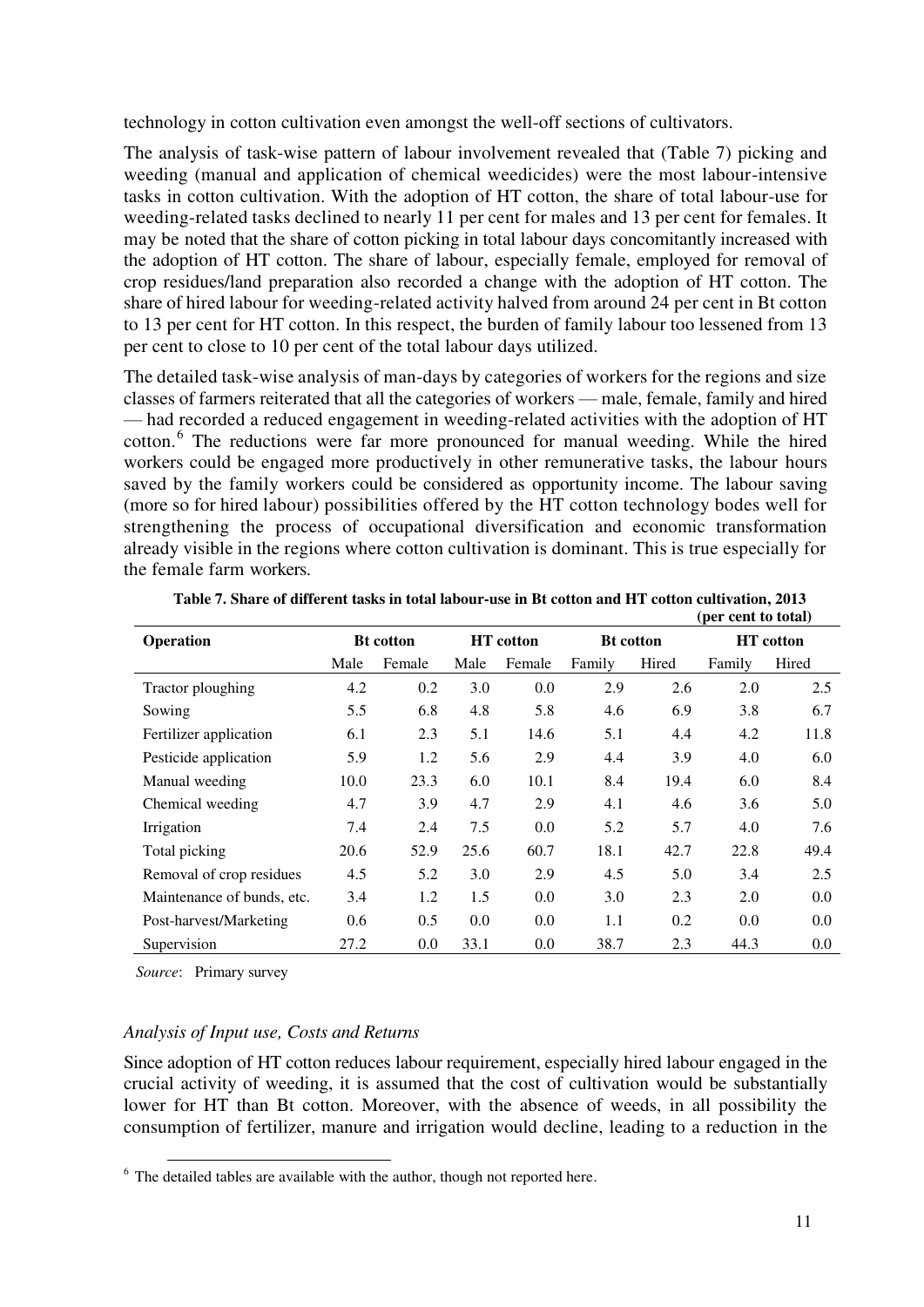variable cost. Attempt was also made to arrive at the total paid out costs and the imputed cost of family labour along with net returns,<sup>7</sup> in order to compare the cost of cultivation for the two varieties of cotton and assess the welfare gains, if any, with the adoption of HT cotton.

Table 8 indicates that the total cost of cultivation was higher for Bt cotton than HT cotton. A comparison of the cost estimates for the three districts from where HT samples were drawn, it was seen that the cost of production in an acre for HT cotton (including the imputed cost of family labour) was nearly 30 per cent lower. Considering only the paid out costs (i.e. the A2 costs), and the cost of hired labour, the saving in cost of production for HT cotton in an acre was 34 per cent. The human labour saving (mainly hired labour) concomitant to adoption of HT cotton technology reflects the possibility of a decline in labour absorption in cotton cultivation through technological change.

|                                           |                       |              | (₹/acre)     |
|-------------------------------------------|-----------------------|--------------|--------------|
| <b>Particulars</b>                        | <b>Bt</b><br>cotton * | HT<br>cotton | Change,<br>% |
| Hired labour                              | 20560                 | 12901        | $-37$        |
| Animal and machine labour                 | 2113                  | 1769         | $-16$        |
| Family labour (imputed cost)              | 10282                 | 8841         | $-14$        |
| Labour cost                               | 32954                 | 23511        | $-29$        |
| Paid out costs (purchased inputs)         | 9992                  | 6919         | $-31$        |
| Total cost (incl. imputed costs)          | 42946                 | 30430        | $-29$        |
| Total cost (excl. imputed cost)           | 32665                 | 21589        | $-34$        |
| A. Physical yield (in quintals/acre)      | 8.6                   | 5.0          | $-40$        |
| Cost of production $(\overline{\zeta}/q)$ | 3798                  | 4152         | 9            |
| Gross income                              | 38700                 | 23400        | $-40$        |
| Net income                                | 6035                  | 1811         | $-70$        |
| <b>B.</b> Normal yield assumption         |                       |              |              |
| Cost of production $(\bar{\zeta}/q)$      | 3629                  | 2399         | $-34$        |
| Gross income                              | 40500                 | 40500        | $\Omega$     |
| Net income                                | 7835                  | 10070        | 29           |

 **Table 8. Costs and returns in Bt and HT cotton, 2013** 

*Note*: \* Average of the three districts.

Source: Authors' calculations from primary survey data

The total cost of production in Bt cotton per quintal has been found lower by nine per cent as compared to HT cotton. This stems from the fact that the physical yield in Bt cotton in districts was observed to be 9 q/acre and was 40 per cent higher than HT cotton, which reportedly was 5 q/acre. However, we need to factor in the drought situation prevailing during the survey year that accounted for the low reported yields. The net income, was around `.6035/acre for Bt cotton. The HT cotton was able to cover all the paid up costs and showed a net profit of  $\bar{\tau}$ .1811/acre. At least for the sample, Bt cotton out performed HT cotton with regard to all the measures. For further clarity, we considered the state's average yield in a

<sup>&</sup>lt;sup>7</sup> The survey year was a drought year in Gujarat due to delayed monsoon. The Gujarat region received average rainfall (June to September) of 647 mm, a departure by 28 per cent from the normal. As a result the yield of cotton (*kharif*) hovered around 610 kg/acre, as against the average yield of 9 q/acre in 2010-1 1, a normal year. As a result, output was much lower, affecting the net income. The gross value of output per hectare was estimated by multiplying the productivity of cotton with the output price (per quintal) received by the farmers. The net income/profit was arrived at by deducting the cost of cultivation from the gross value of production.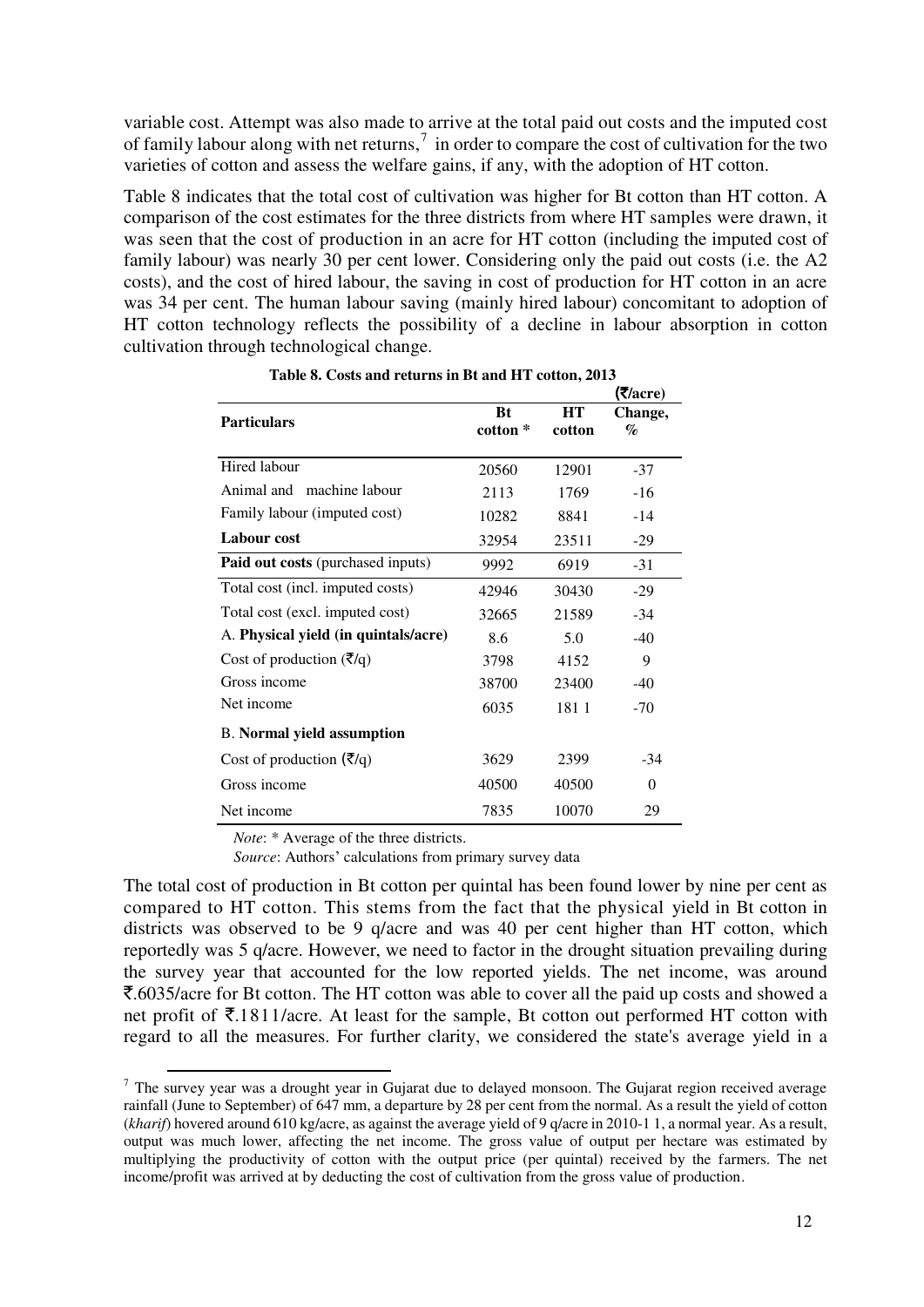normal year (2010-11) (9q/acre) as the reference cost structure and substituted the productivity per acre of cotton in the state in a normal year. By doing so it was observed that the net profit for HT cotton would increase by a handsome margin (nearly 30% higher than Bt cotton). It is evident that the farmer-entrepreneur can cover all the paid out costs (inputs and hired labour) and earn significantly higher profits by cultivating HT cotton.

The physical yield was reportedly lower of HT cotton than of Bt cotton, possibly indicating that the as yet illegally obtained HT seeds may not be entirely suitable for the state's agro-climatic conditions. If a larger number of cotton hybrids stacked with HT gene are used, the yields and thereby profitability of cotton would be more robust. This also underscores the fact that the benefits of transgenic crop can be fully realized only when the technology is inserted into a number of locally adapted varieties or hybrids. Further, since genetic engineering is a complementary tool and not a substitute for conventional breeding, HT trait will always have to be incorporated into the locally adjusted germplasm.

The structure of average operation-wise labour cost for Bt and HT cottons was also examined. Such an analysis is useful from the view point of knowing whether farmers would be justified in using HT cotton if significant labour cost saving is experienced in the crucial tasks associated with cotton cultivation. On an average, the share of labour cost on hired workers for weeding activity (manual) nearly halved, from 19 per cent to 8 per cent with adoption of HT cotton. On the other hand, the share of labour cost for picking increased from 44 per cent to 49 per cent with adoption of HT cotton. The removal of crop residues and land preparation accounted for around 5 per cent of all labour cost in Bt cotton. This too halved to 2.5 per cent with the adoption of HT cotton. It is quite clear that with the adoption of weedicide-resistant cotton, farmers experienced reduced burden of weeds and deployed less labour for this purpose. Noticeably, the magnitude of labour cost savings for females was higher than for male in nearly all the tasks. Large savings for females were reported in manual weeding (by 75%), removal of crop residues (69%) and even sowing (51%). One can conclude that with the outcome of average cost structure that makes allowance for the drought situation, the higher profit from HT cotton cultivation is mainly due to lower input prices, including labour cost for the sample farmers. The adoption of HT cotton in the region has led to substantial welfare gains, as manifested in enhanced net incomes.

## **Concluding Remarks**

There is evidence to indicate that the country is witnessing a process of rural economic transformation fuelled by urban growth and increase in agricultural wages. In addition, wage employment programmes by providing rural labourers with an important source of income and creating rural infrastructure, have also altered the short- and long-run equilibria in other areas of the rural economy, such as labour, technology, and agricultural output. The existence of inter-relationship between labour scarcity, technology adoption, and growth of non-farm employment opportunities often fuelled by government programmes can result in a win-win situation for the owner-cultivators and labourers to the extent that the technologies adopted increase farm productivity and pushes the agriculture sector towards a higher growth path.

The evidence on the basis of the case study categorically indicates that there is a need for greater farm mechanization coupled with introduction of technologies that are labour saving if agricultural productivity has to be maintained and stepped up. Such an outcome would no doubt enhance agriculture-industry linkages in the production process but would also have favourable income effects giving a further boost to agriculture and industry. This is imperative given the fact that in India and in Gujarat particularly, the nature of rural economy is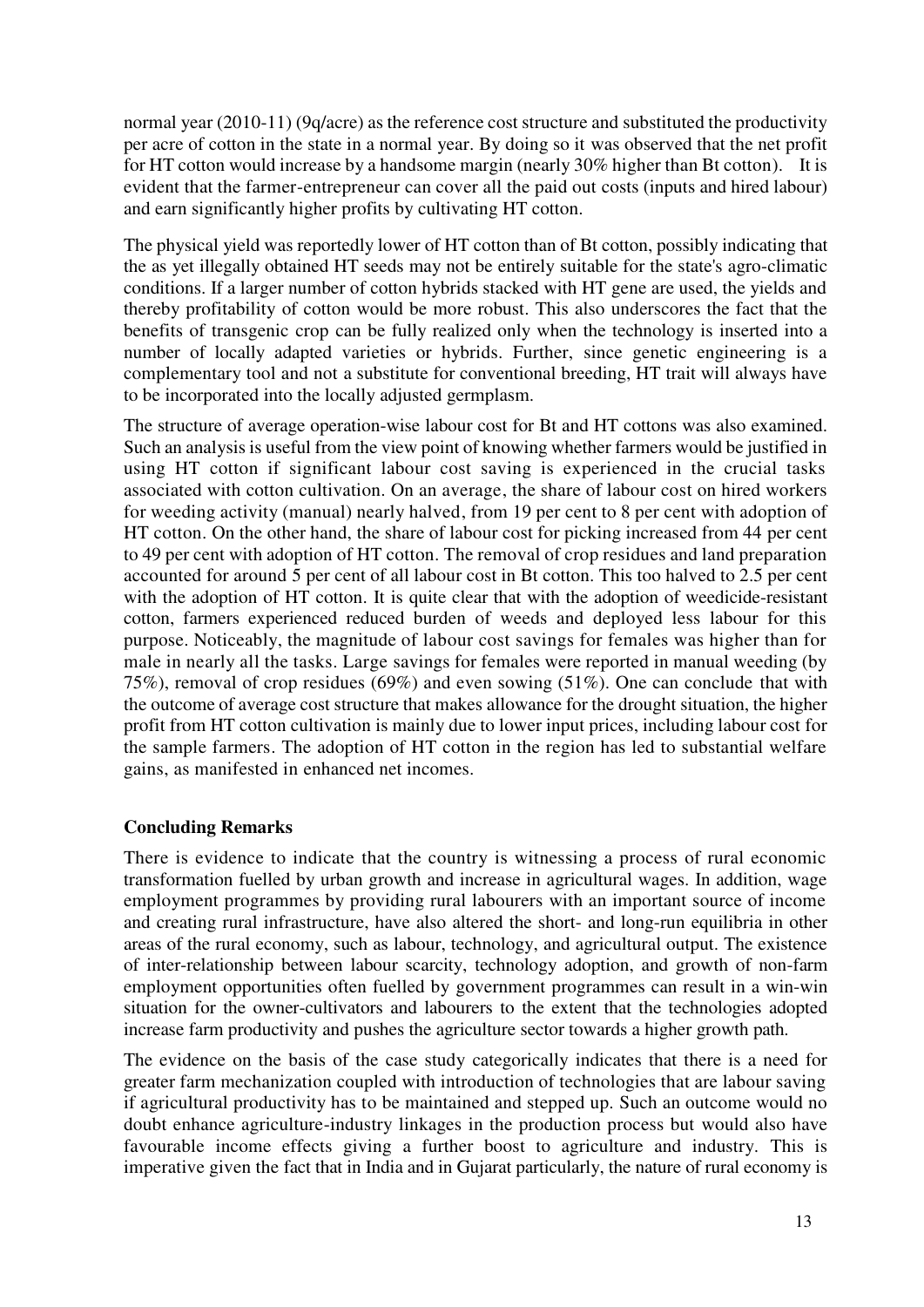being driven by urbanization, out-migration from rural areas and growth in non-primary sector activities. The human labour saving (more so for hired labour) possibilities offered by HT cotton technology bodes well for strengthening the processes of economic transformation. Further, reduced expenditure on costly inputs coupled with enhanced crop productivity and profitability are the necessary precursors for providing the much needed impetus to agro-based processing activities and ultimately in strengthening the linkages between agriculture and the rest of the economy. In addition, there is a strong possibility of welfare gains for women workforce through higher incomes and education.

#### **Acknowledgement**

The author thanks the anonymous referee for his suggestions.

## **References**

- Bartsch, W.H. (1977) *Employment and Technology Choice in Asian Agriculture*. Praeger Publishers, New York.
- Central Statistical Office (2012) *Input-Output Table: 2007-08*. Ministry of Statistics and Programme Implementation, Government of India, New Delhi.
- Chand, Ramesh, Saxena, Raka and Rana, Simmi (2015) Estimates and analysis of farm income in India. *Economic and Political Weekly*, **50** (22):139-45.
- Cortuk, Orcan and Singh, Nirvikar (20ll) Structural change and growth in India. *Economics Letters*, **110**:178-81.
- Cortuk, Orcan and Singh, Nirvikar (2015) Analysing the structural change and growth relationship in India: State level evidence. Economi*c and Political Weekly*, **50** (24):91-98.
- Damodaran, H. (2011) Why not GM? Farmers have a different take from NGOs on weedicide-resistant cotton. *The Hindu*, 19 October.
- de Haan, Arjan (201 1) *Inclusive Growth/ Labour Migration and Poverty in India.* Working Paper No. 513. International Institute of Social Sciences, The Hague, The Netherlands.
- Dholakia, R.H. and Sapre, Amey (2011) Gujarat's growth story. *Economic and Political Weekly*, **46**(32):122-24.
- Fernandez-Cornejo J., Hendricks, C. and Mishra, A. (2005) Technology adoption and off-farm household income: The case of herbicide-tolerant soybeans. *Journal of Applied Agricultural Economics*, **37**(December): 549-63.
- Ishikawa, Shigeru (1981) *Labour Absorption in Asian Agriculture: An Issue Paper*, ILO-ARTEP, Bangkok.
- Kashyap, S.P. (2012) Changing agriculture-industry linkages in the Indian economy. *Sampada*, February: 21-23.
- Mehta, Niti and Pareek, Indu (2015) *The Dynamics of Labour Use by Cotton Growers in Gujarat.* (Project submitted to Mahyco-Monsanto Biotech India Ltd), Sardar Patel Institute of Economic & Social Research, Ahmedabad (Mimeo).
- Moschini, Giancarlo, Lapan, Harvey and Sobolevsky, Andrei (2000) Roundup ready soybeans and welfare effects in the soybean complex. *Agribusiness*, **16**(1):33-55.
- Narayanmoorthy, A. (2006) State of India's farmers. *Economic and Political Weekly*, **41**  (6):471-73.
- Pray, C.E., Ma, D. Huang J. and Qiao, F. (2001) Impact of Bt cotton in China. *World Developmen*t, **29**:813-25.
- Qaim, M. (2009) The Economics of genetically modified crops. *Annual Review of Research Economics*, **1**:665-93.
- Qaim, Martin and Traxler, Greg (2005) Roundup ready soybeans in Argentina: Farm level